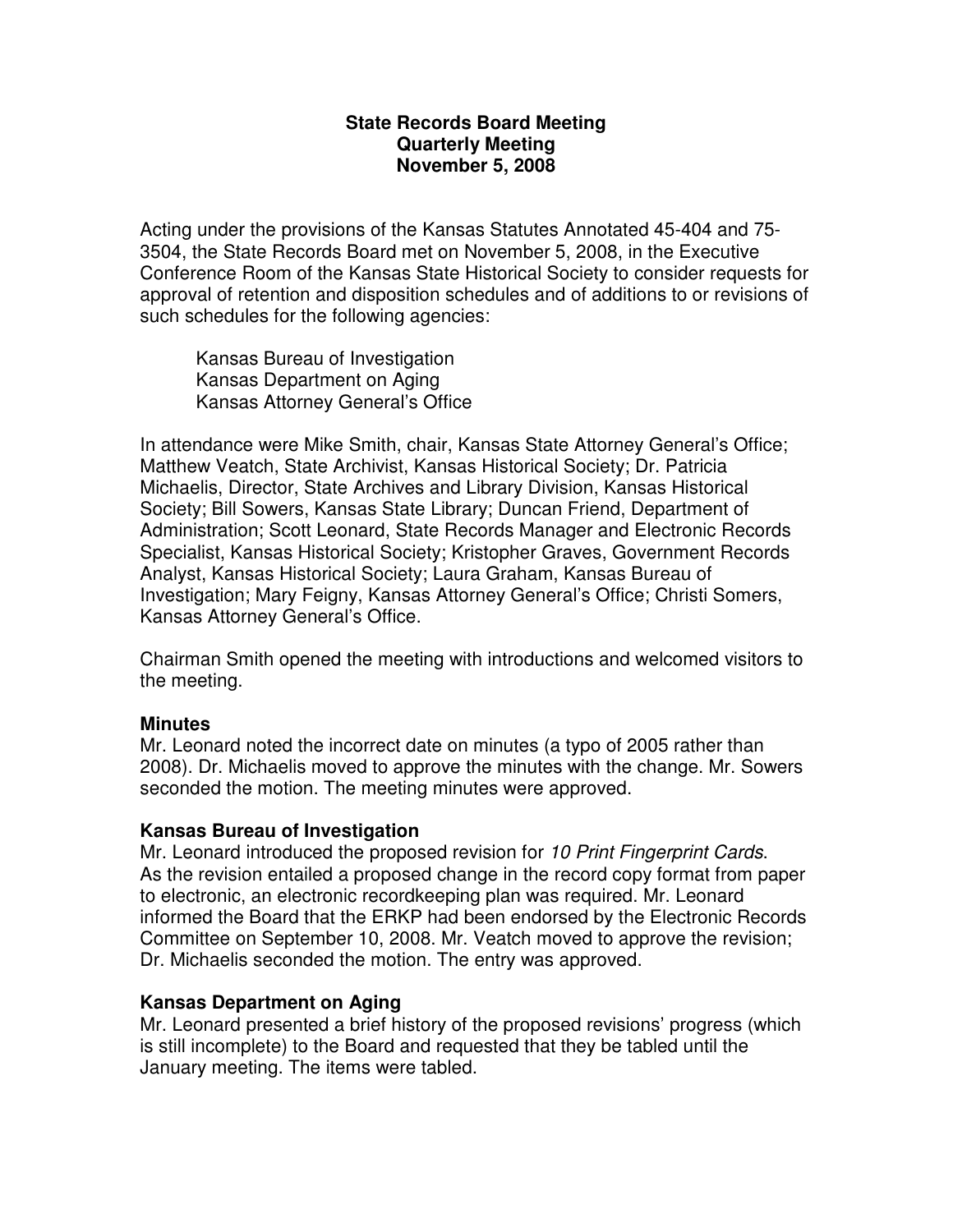### **Kansas Attorney General**

Mr. Graves introduced the recent overhaul of the Attorney General's records schedule. Due to the volume and breadth of revisions proposed by the Attorney General's Office, Mr. Graves presented the revisions division by division.

The Administration Division, because of issues relating to the potential duplication/customization General Schedule entries, was tabled until the January 8, 2009, meeting.

The Criminal Division's proposals consisted of variations of different types of case files. Ms. Feigny explained how each particular type necessitated a unique entry (rather than be subsumed by the more general, division-wide entry for Attorney General case files). Mr. Veatch moved to approve the division's entries; Mr. Sowers seconded the motion. The Criminal division's schedule was approved.

The Consumer Division's proposals included one disposition change, for Compliant Files, and two other revisions dealing primarily with the delineation of retention terms regarding on-site and records center time frames. Dr. Michaelis moved to approve the division's entries; Mr. Friend seconded. The Consumer division's schedule was approved.

The Concealed Carry Division, being a relatively new division, proposed 6 new series including one, Accounting Records, that provoked questions from Mr. Friends as to potential overlap with the General Schedule—and from Dr. Michaelis regarding the applicant database mentioned in the series description and whether it necessitated an electronic recordkeeping plan. Mr. Smith noted, that for consistency's sake, the phrase "and amendments thereto" should be stricken from the privacy restriction line. Mr. Sowers moved to approve the proposed entries as amended (omitting "and amendments thereto"); Mr. Veatch seconded the motion. The Concealed Carry Division's schedule was approved.

The Medicaid Fraud Division proposed one revision, adding privacy restrictions to an existing entry, *Assessment Files*. Dr. Michaelis moved to approve the entry: Mr. Friend seconded the motion. The Medicaid Fraud division's schedule was approved.

Formerly the Civil Division, the Legal Opinions & General Counsel Division (LOGIC) presented 13 new entries and 4 revisions to the Board. Mr. Smith recommended cleaning up the text in the Restrictions field (repetitive and unnecessary use of "KSA 45-221 (a)").

The Historical Society, as the official repository for state government records, requested that the AG's Office begin sending Formal Opinions to the Archives, despite multiple copies already being disseminated to the State Library and law libraries at the Supreme Court, the University of Kansas, and Washburn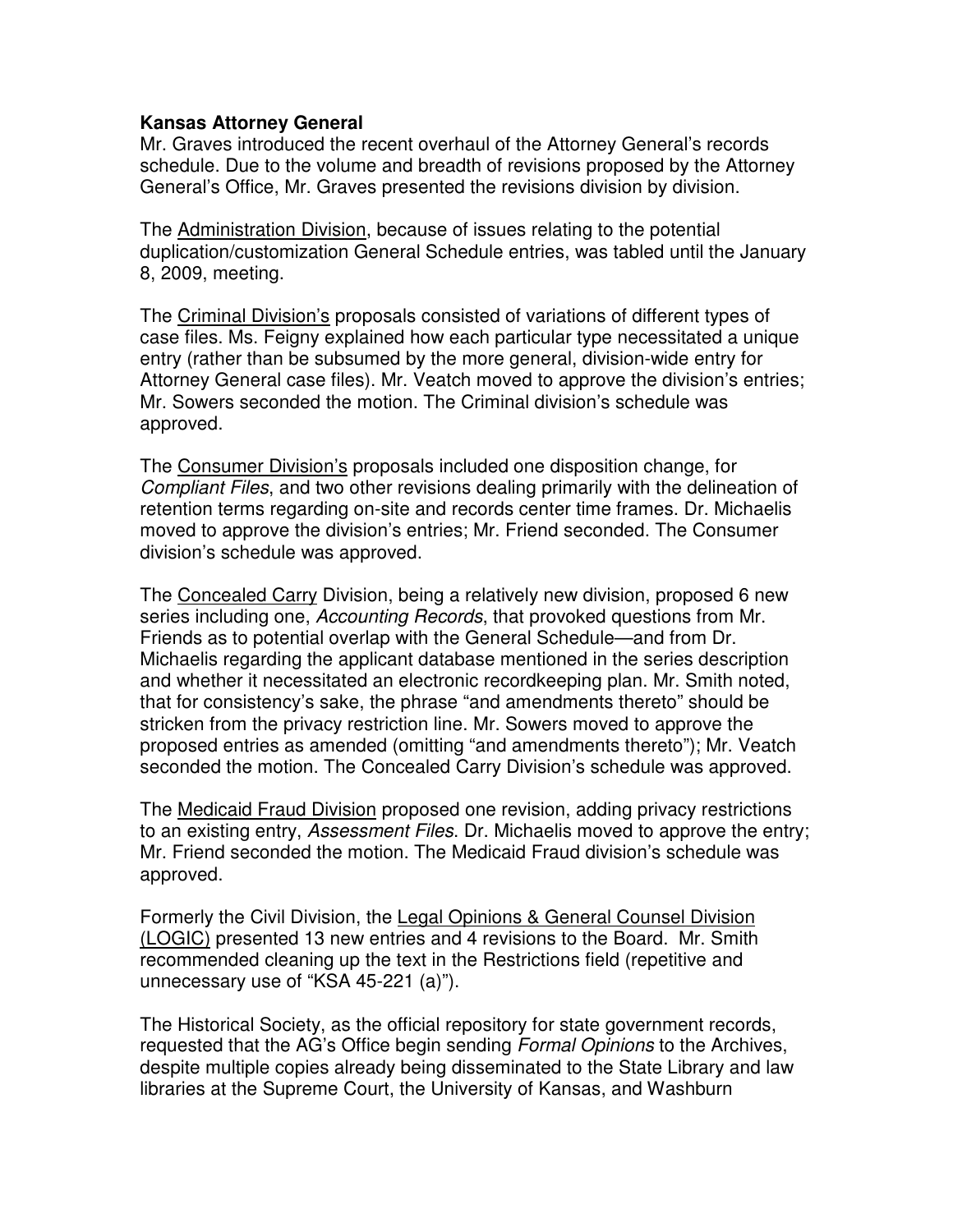University; the Attorney General's Office assented to the Archives' request and further declared no objections to the Historical Society's ambitions to acquire digital copies of past opinions (through the Washburn Law Library).

There was some discussion amongst the Board about the privacy restrictions the agency proposed placing on Requests for Access to Records [specifically KSA 45-221 (a)(14) & (20)]. Ms. Feigny explained that the Attorney General's intent was not to increase the frequency with which records are closed, but merely to potentially protect the Office in its dealings with individuals seeking records. KSA 45-221 (a)(14) deals with the correspondence between a private person and a government agency; KSA 45-221 (a)(20) allows for the discretionary closure of memos and opinions addressing whether the record requested should be disclosed. In actuality, the restrictions in questions would probably not be implemented very often. As a modification to an existing General Schedule entry, LOGIC's proposed restrictions prompted further dialogue about whether these same restrictions should be placed on the General Schedule entry for Requests for Access to Records itself before the Board ultimately deferred. (A more broad-ranging discussion about General Schedule items and their potential customization by agencies occurred at the close of the meeting. See below.)

Mr. Veatch moved to approve the LOGIC Division's schedule as amended (removing the repetitive "KSA 45-221's); Mr. Sowers seconded. The motion was approved.

The Victim Services Division proposed 10 revisions and 1 new entry. Mr. Graves, in introducing the division's schedule, noted that the retention for Claim Filesrather than the 5 years indicated—should read 25 years, and the comments should read, "Retain 5 years, then transfer to Records Center for 20 years, then destroy."

Mr. Friend inquired about the record copy format of the *Correspondence Log* series—the database in question, though scheduled to be retained for 5 years, did not carry an approved electronic recordkeeping plan. Mr. Leonard responded, asking whether it was the default language in the report that raised Mr. Friend's concern (namely, that the Records Management database used to generate the Board's reports automatically defaults, when handling electronic records regardless of retention period, to indicating that the "electronic recordkeeping plan is NOT endorsed" in big bold letters. It was agreed that once an entry was reviewed, and subsequently approved by the Board, that language would be changed to "electronic recordkeeping plan not required."

Mr. Friend moved to approve the proposed schedule as amended; Mr. Veatch seconded the motion. The Victim Services division's schedule was approved as amended.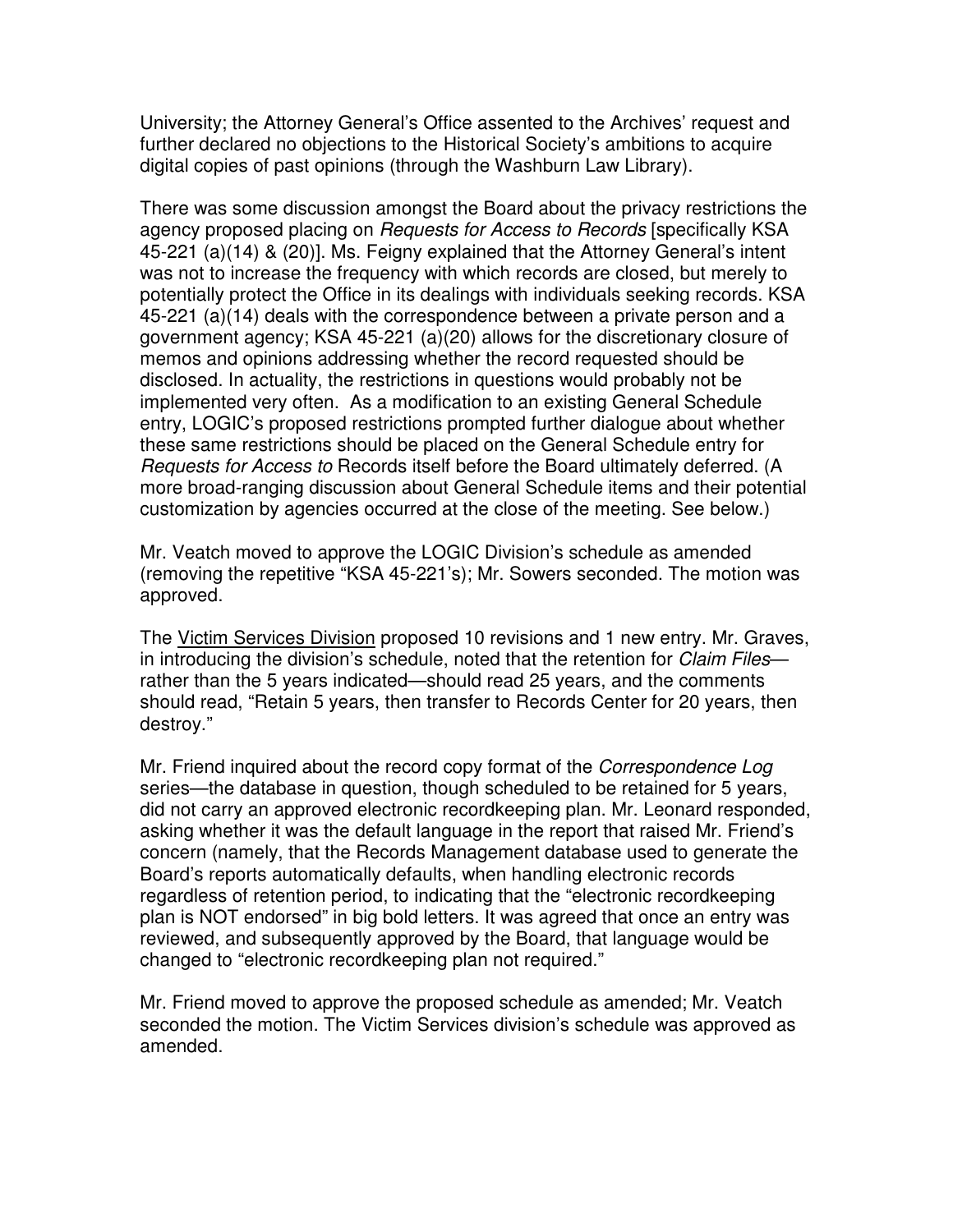Mr. Graves explained that the Multiple Subunits "division" was an artificial entity created by the Records Management staff as a way to deal with those records that multiple divisions within the agency keep. The Attorney General's Office proposed adding 13 entries under the auspices of this agency-wide umbrella in order to eliminate duplicate listings for similar records.

Mr. Graves then apologized for the late revision, but noted that Amicus Curiae Records, though listed as one of the proposed entries, should actually be part of the Superseded record series (see below).

Ms. Feigny noted that *No Charge Reports* were one of the many types of files listed in the series description for Case Files even though these reports have their own unique entry (just approved) under the Criminal division. This mention was thus omitted from the Case Files description. Mr. Sowers moved for approval as amended; Mr. Friend seconded. The motion was approved.

# **Obsolete / Superseded Series**

Mr. Graves provided the Board with a listing of Obsolete (37) and Superseded (37) entries (for informational purposes only). Mr. Leonard noted that the list provided included entries from the Attorney General's Administration division and suggested that, like the rest of the Administration division's schedule, these entries be tabled until the next meeting as well. The Board agreed.

### **Next Meeting**

In light of the volume of series presented by the Attorney General's Office (and the fact that this meeting had to be delayed because of it), Mr. Smith both thanked Mr. Graves for his work with the agency and inquired about the potential agenda for the next meeting. Anticipating entries from only 3 agencies—plus the Attorney General's Administration division—the Board agreed to keep its next meeting date as previously scheduled. Dr. Michaelis thanked the Attorney General's Office for their effort and initiative to update their entire schedule.

# **Further Discussion**

Prompted by the Attorney General's review process, the Board sought to articulate a policy regarding general schedule items. When the Historical Society's Records Management staff sent the existing schedule to the agency for review, no distinction was made between which items were general schedule entries and which ones were agency-specific—so they were all reviewed by the agency. In the past, such efforts have included applicable General Schedule entries for convenience of the agency staff; now the General Schedule entries are available on the web and much easier for the agency staff to peruse and apply on their own.

Mr. Veatch proposed KSHS undertake a database cleanup to remove General Schedule entries from agency schedules. Mr. Veatch similarly proposed reviewing the Attorney General's Administration Division's proposed schedule in